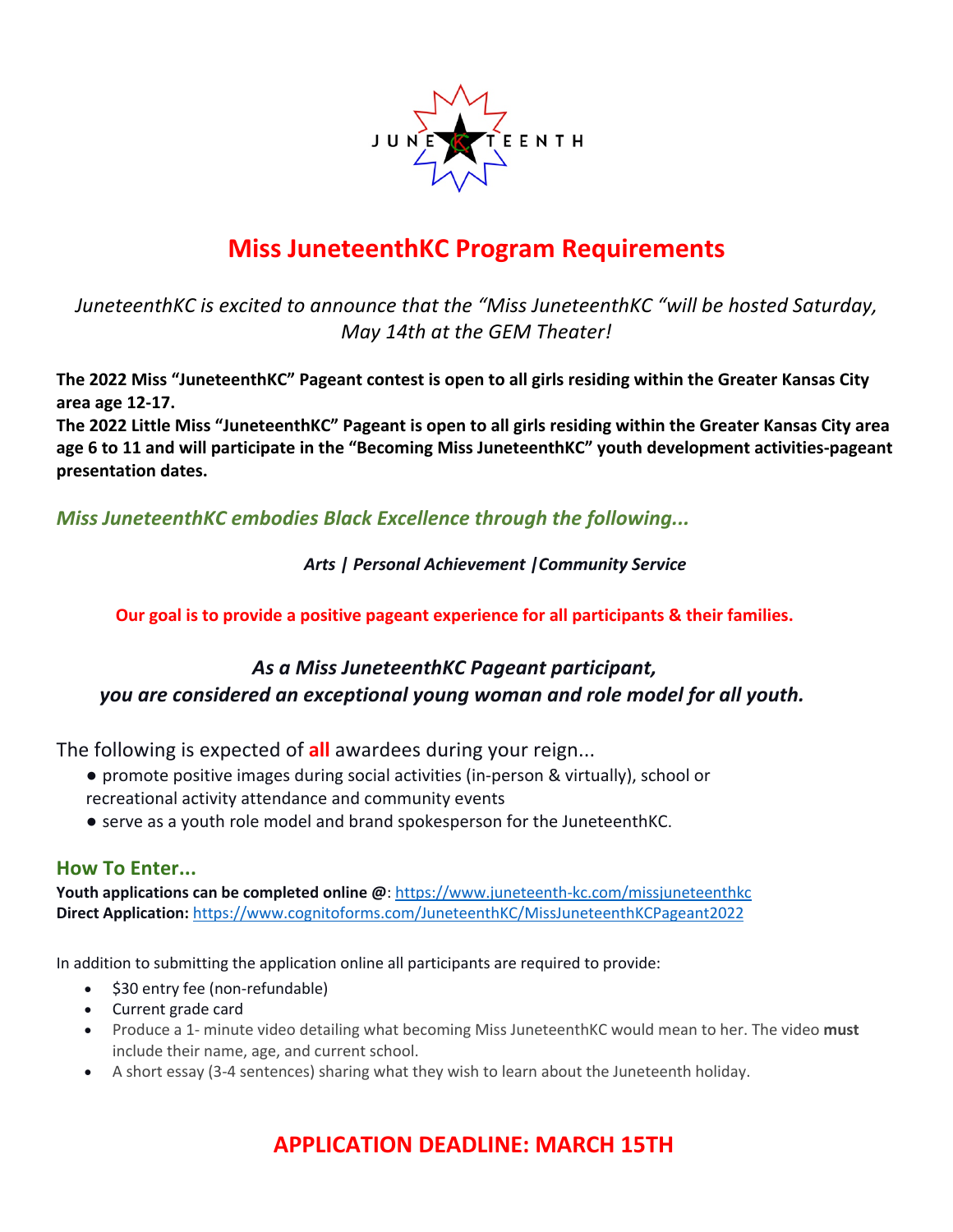

# **Official Participant Rules**

- An application **must** be completed and submitted with a current report card by March 15th.
- Application **must** be signed by a parent/guardian
- Parent/Guardian must attend participant enrollment & general information orientation
- Participant attendance to youth development activity dates and rehearsals is mandatory (!!) *Please contact coordinators if unforeseen scheduling conflicts arise*
- Participants must not have legal pending issues
- All waivers and consents must be completed at application or by orientation
- Contestants must attend **ALL** dress rehearsals.
- Participants must wear their pageant sash while conducting JKC pageant business
- At all times, contestants, parents, and guests require positive attitudes
- All decisions from the judging panel are final

**All Miss JuneteenthKC participants will participate in four themed workshops beginning April 1st focused on history, advocacy, service, etiquette, and education.**

**All participants will learn the history of Juneteenth, the 18th and Vine Historic Jazz District, and other significant moments in Kansas City's Black history. Pageant Participants will also be actively engaged in activities that promote leadership through service and teaches the importance of advocating for change within their community.** 

**All participants will also be paired with mentors to provide college/career coaching, give guidance and emotional support as they prepare for higher education or vocational goals.** 

**Miss JuneteenthKC pageant participants in addition to receiving support to achieve their educational goals will be empowered to become positive influencers within their peer groups, represent our community and serve the Greater Kansas City area!** 

**\*\*Please note application fees are NON—REFUNDABLE ONCE PARTICIPANT IS ENROLLED\*\***

#### **Awards & Incentives**

**Participants will be awarded: Education & Recreational Scholarships, JuneteenthKC Kansas City Swag, Gift Cards, and awards.**

**2022 Miss JuneteenthKC Award– \$500.00**

**2nd Runner Up– \$250.00 3rd Runner Up–\$ 250.00**

**\*\*ADDITIONAL PRIZES & AWARDS WILL BE ANNOUNCED SOON \*\***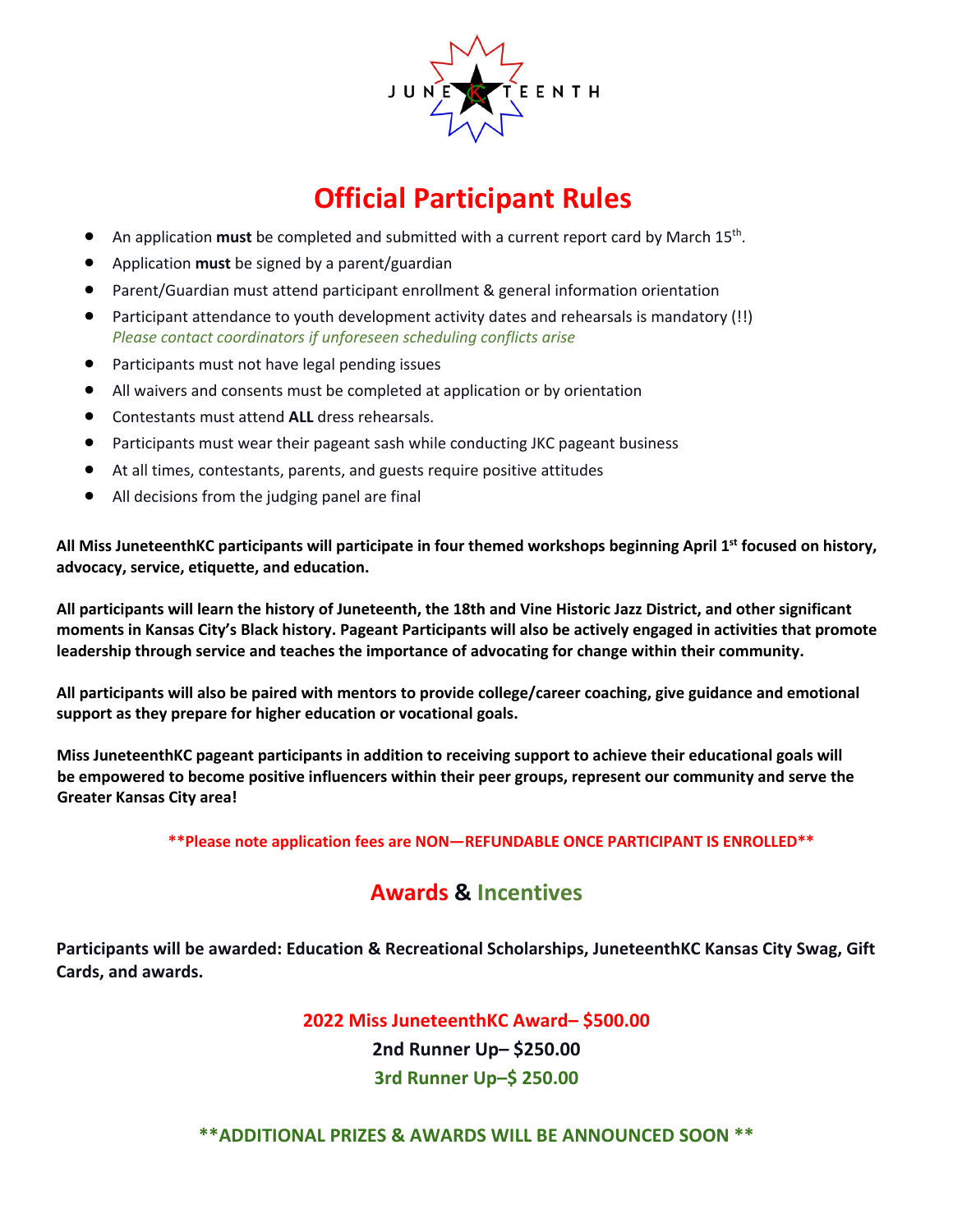

# **Participant Evaluation**

*Participants will be evaluated on a pageant point system.*

**Stage Presence** 20 points

- Personality, poise, articulation
- Question
- Interview

**Talent** 20 points

● Performance

● Creativity

**Commitment** 25 points

- Workshop participation
- Attendance

**Special Project** 25 points **Ads & Sales** 10 points **TOTAL POINTS: 100**

All participant scores will be counted and, the Top Five contestants will be selected to move forward to the final selection round. The Top Five will enter the final round of competition with zero points. Judges will then rank the contestants one through five based on how they feel they should finish on a Final Ballot individually.

The scoring is as follows on the Final Ballot...

- 1st place vote is worth ten points
- 2nd place vote is worth five points
- 3rd place vote is worth three points
- 4th place vote is worth two points
- 5th place vote is worth one point

The total of the Final Ballots alone will determine the pageant's outcome. All judges' votes count on the Final Ballot.